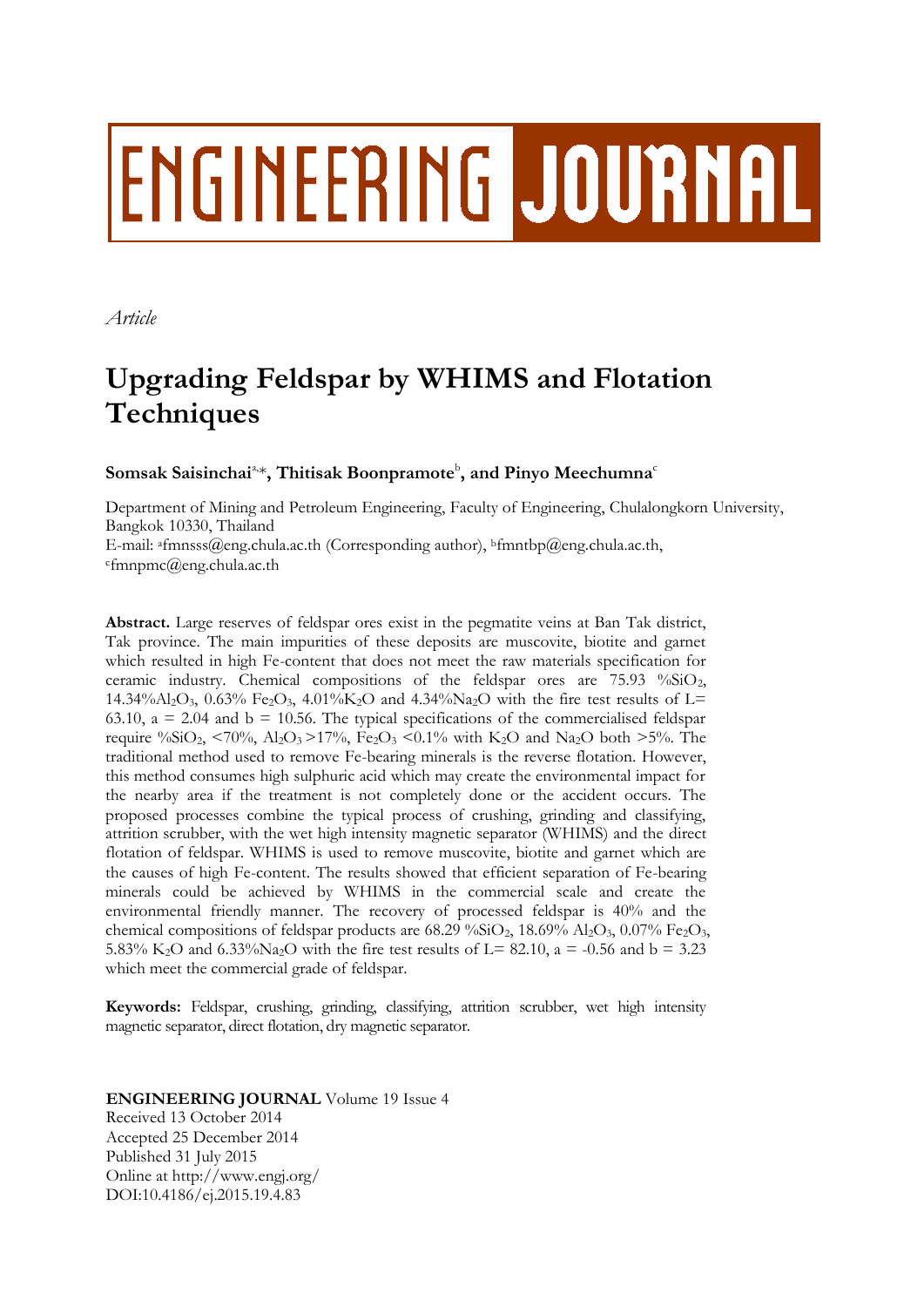# **1. Introduction**

Feldspar is a term used to describe a group of aluminosilicate minerals containing sodium, potassium and calcium. Sodium-rich feldspar is called albite, having an empirical formula of NaAlSi<sub>3</sub>0<sub>8</sub>, whereas the terms orthoclase and artorthite are used to describe potassium and calcium rich feldspar respectively. A variety of names are given to feldspar minerals, depending on their composition.

Feldspar is a source of alkalies and alumina in the glass and ceramics industries that make the products more transparency. It also reduces the melting temperature and resulted in less energy consumption for the glass and ceramics production. However, the specifications of feldspar to be used as a raw material for these industries are %SiO<sub>2</sub>, <70%, Al<sub>2</sub>O<sub>3</sub> > 17%, Fe<sub>2</sub>O<sub>3</sub> <0.1% with K<sub>2</sub>O and Na<sub>2</sub>O both >5%[1]. Several studies was conducted to improve the feldspar products to use in the ceramic industries in many countries  $[2-7]$ .

Thai feldspar reserves are founded in many provinces such as Tak, Uthaithani, Ratchaburi, Nakhonsithammarat, Chiangmai, Lamphun, Sukhothai, and Kanchanaburi. Although most of the reserves are saleable, either directly or after simple processing, it appears that the quality of the feldspar could be increased by applying conventional concentration techniques, i.e. flotation and magnetic separation. Atthanee International Company is one of the commercial feldspar producers in Tak area that produce feldspar from the pegmatite veins. Naturally, feldspars deposit in this area are both sodium and potassium feldspars with the associated minerals such as muscovite, biotite, and garnet as shown in Fig. 1. The chemical compositions of the ore sample are 75.93 %SiO<sub>2</sub>, 14.34% Al<sub>2</sub>O<sub>3</sub>, 0.63%Fe<sub>2</sub>O<sub>3</sub>, 4.01%K<sub>2</sub>O 4.34%Na2O and 0.20%LOI. These ores need to be upgraded in order to meet the commercial specifications.



Fig. 1. Ore mineralogy of the feldspar sample.

# **2. Concentration Process**

The proposed process used in the commercial scale consists of crushing, grinding classifying, attrition scrubbing, wet high intensity magnetic separation, direct flotation of feldspar and upgrading of feldspar using dry magnetic separators.

# **2.1. Crushing**

Feldspar ore is quarried from open pit deposit and transported to the hopper by truck, the grizzly reciprocating feeder feeds the ore that is larger than 1 inch to the jaw crusher with the rate of 25-30 tonnes per hour. Ore particles that are finer than 1 inch will pass through the slots and bypass the jaw crusher and will be washed off the dirt using spiral classifier. Such particles will be mixed with other particles using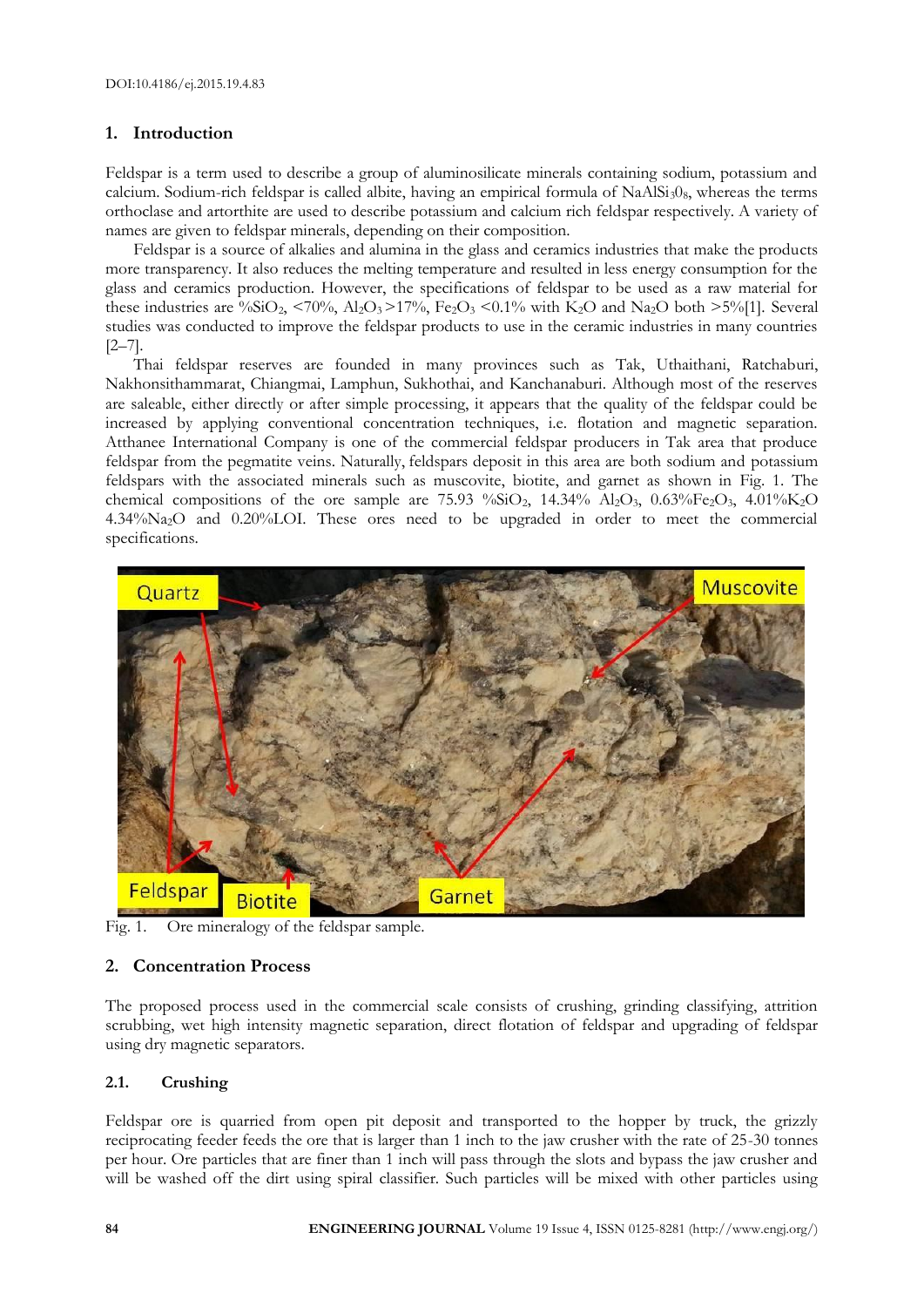conveyor and feed to the vibrating screen. The 30% of the particles that are larger than 1 inch will be crushed by the jaw crusher and returned to the vibrating screen once again. Ore particles which are smaller than 1 inch that passed through the conveyor will be put in the coarse ore bin as shown in Fig. 2 and the size distribution of ball mill feed ore as shown in Table 1.



Fig. 2. Crushing flowsheet of feldspar.

Table 1. Size distribution of Ball mill feed ore.

| Size (mm)     | $\%$ Wt | Cumulative % Wt |
|---------------|---------|-----------------|
| $+25.4$       |         |                 |
| $-25.4 + 9.5$ | 22.5    | 22.5            |
| $-9.5 + 1.0$  | 57.4    | 79.9            |
| $-1.0$        | 2.1     | 100             |

#### **2.2. Grinding**

For the first line, conveyor will bring the ore from coarse ore bin to the ball mill at the rate of 6 tonnes per hour. Ore that has been grinded will flow into spiral classifier. Ore that is smaller than 30 mesh will be put in the trommel and cone classifier to discard slime 1.2 tonnes per hour that is smaller than 230 mesh. Then feed the coarse fraction to sump by the screw conveyor. Ore that is bigger than 30 mesh will be separated by spiral classifier and grinded with ball mill once again (See Fig. 3).

For the second line, conveyor will take the ore from coarse ore bin to the ball mill at the rate of 2 tonnes per hour. Grinded ore will flow in to the spiral classifier gives the ore that is finer than 30 mesh to the trammel and cone classifier in order to discard slime 0.4 tonnes per hour that is smaller than 230 mesh. Then feed the coarse fraction to sump by the screw conveyor. And the ore that is larger than 30 mesh will be separated by spiral classifier and grinded with the ball mill again. The size distribution of ball mill discharge, spiral classifier under flow and spiral classifier over flow are shown in Table 2, 3 and 4 respectively.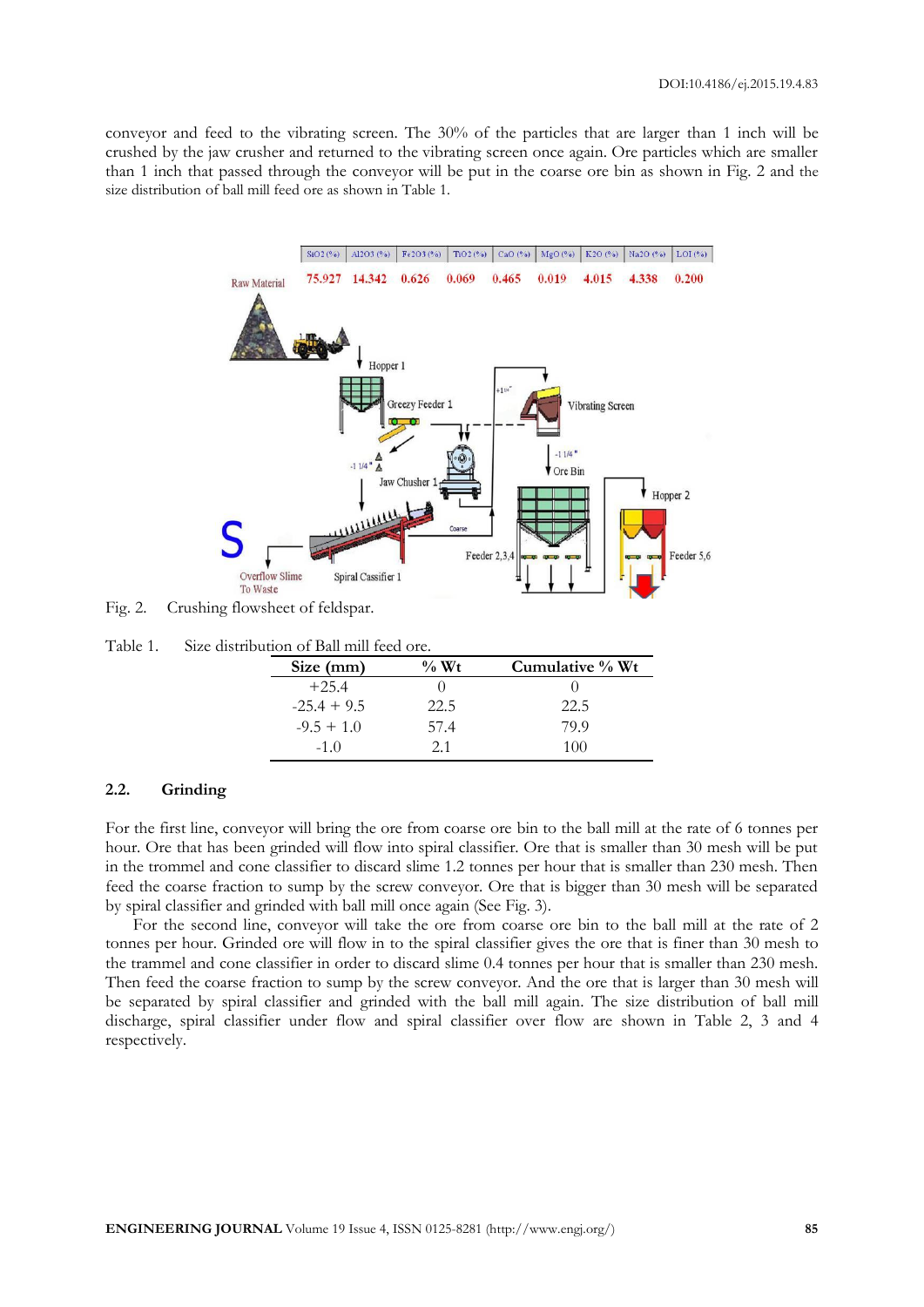

Fig. 3. Feldspar grinding flowsheet.



Fig. 4. Arrangement of the feldspar grinding circuit.

Table 2. Size distribution of ball mill discharge.

| Size (mesh)  | $\%$ Wt | Cumulative % Wt |  |
|--------------|---------|-----------------|--|
| 50           | 64.17   | 64.17           |  |
| $-50 + 100$  | 26.71   | 90.88           |  |
| $-100 + 140$ | 5.03    | 95.91           |  |
| $-140+230$   | 3.05    | 98.96           |  |
| $-230$       | 1.04    | 100             |  |
|              |         |                 |  |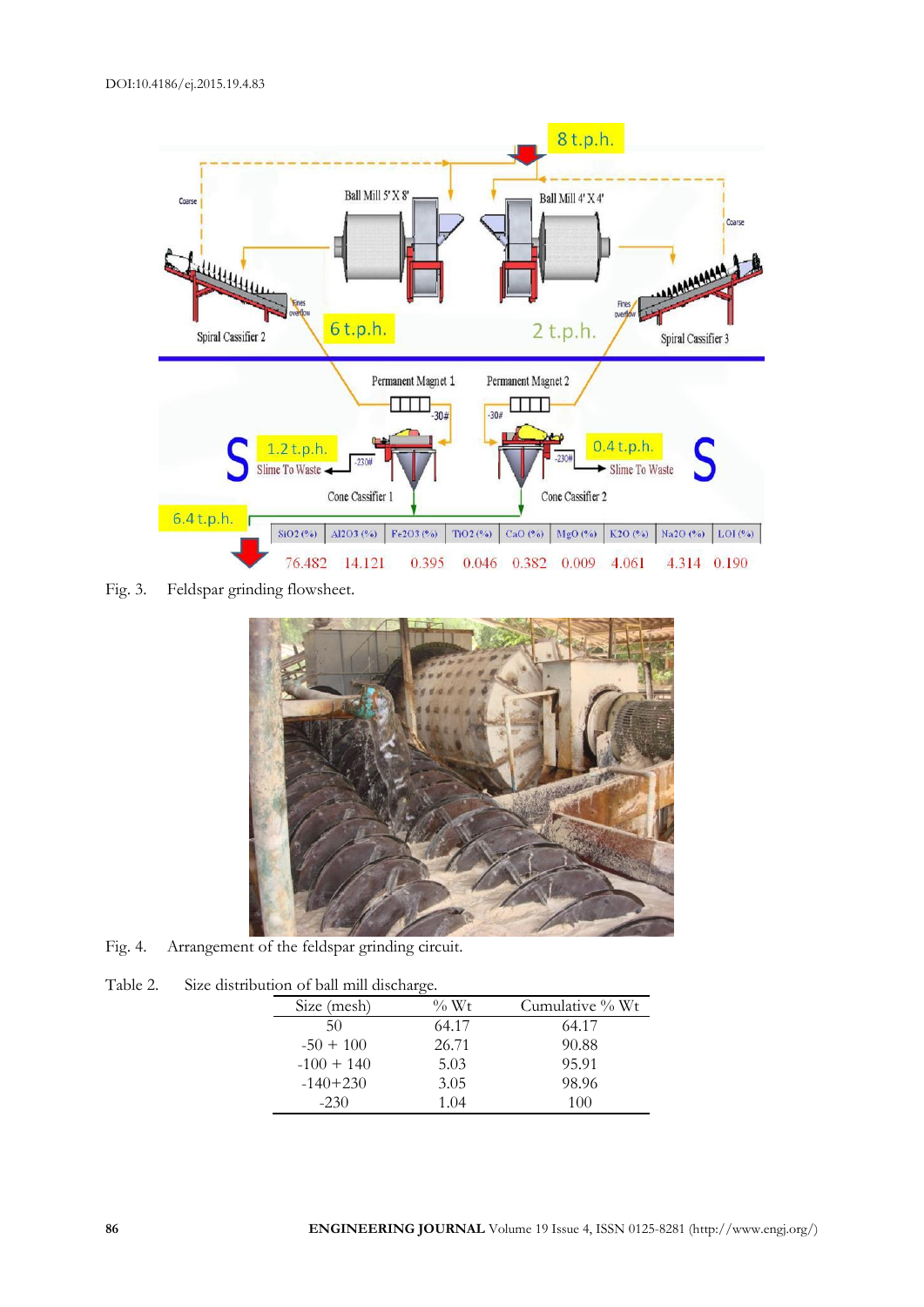| Size (mesh)  | $\%$ Wt | Cumulative % Wt |  |  |
|--------------|---------|-----------------|--|--|
| 50           | 54.61   | 54.61           |  |  |
| $-50 + 100$  | 32.26   | 86.87           |  |  |
| $-100 + 140$ | 8.12    | 94.99           |  |  |
| $-140+230$   | 4.11    | 99.10           |  |  |
| $-230$       | 09      | 100             |  |  |

Table 3. Size distribution of spiral classifier underflow.

Table 4. Size distribution of Spiral Classifier overflow.

| Size (mesh)  | $\%$ Wt | Cumulative % Wt |
|--------------|---------|-----------------|
| 50           | 1.88    | 1.88            |
| $-50 + 100$  | 33.49   | 35.37           |
| $-100 + 140$ | 33.30   | 68.67           |
| $-140+230$   | 24.35   | 93.02           |
| $-230$       | 6.98    | 100             |

#### **2.3. Wet High Intensity Magnetic Separator**

The slurry will be pumped into 50 mesh trommel to return oversize back to ball mill and undersize passes to cone classifier. High iron content fine ore is rejected by overflow and underflow slurry passes to attrition scrubber tank. This scrubber tank is not only a highly efficient unit for removing surface films, coatings and slimes from sand grains in pulps, but also conditioning the pulps in operations that required the maximum pulp densities of 70% to 80% wt. solids. Scrubbing and polishing is accomplished by grain-to-grain attrition chiefly in the zone between the two large diameter opposed propellers. Then the slurry passes to the permanent drum magnetic separator under the magnetic induction of 4,500 gauss to discard any iron scraps. The slurry then flows into the 2 units of the wet high intensity magnetic separator (WHIMS) under the magnetic induction of 14,000 gauss. The separator divides the slurry into 2 fractions, magnetic fraction is mainly mica and garnet and will pass to shaking table, and the non-magnetic fraction is mainly feldspar and quartz and pass to hydrocyclone as shown in Figs. 5 and 6.



Fig. 5. WHIMS flowsheet of feldspar.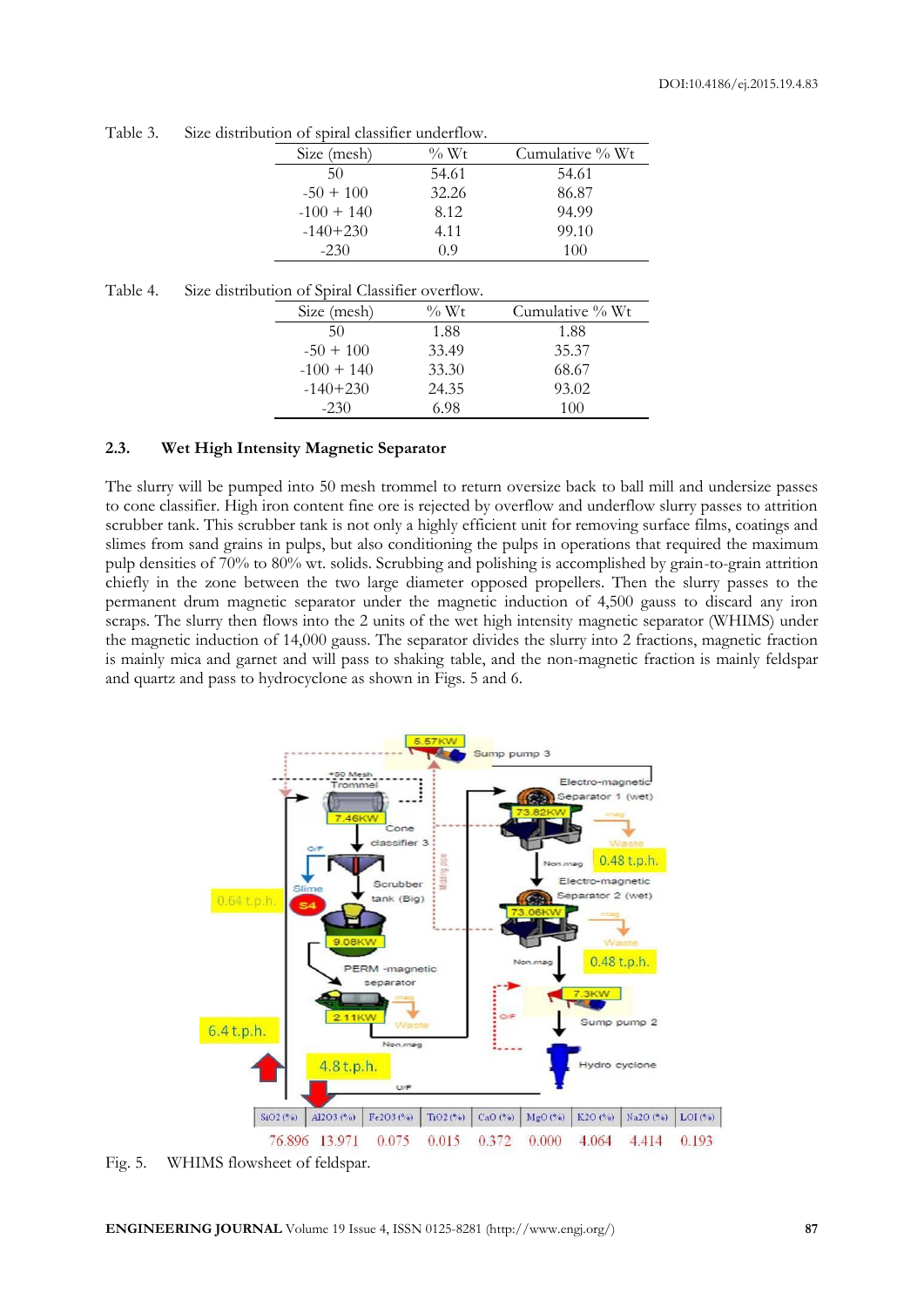

Fig. 6. Appearance of the feldspar wet magnetic circuit.

#### **2.4. Feldspar Direct Flotation**

The underflow slurry flows into the spiral classifier for dewatering. The sediment ore then modify the surface in the conditioner tank around 15 minutes using hydrofluoric acid at a desired pH 3 together with the collector (amine) about 110 g/ton feed. Before passing the rougher cell, the frother (pine oil) about 30  $g$ /ton feed was added into the slurry with the pulp density around 25 % wt. solids in order to float the feldspar out from the quartz. The unfloated ore from rougher cell will pass through 3 scavenger cells to recover the remaining feldspar and feed it in rougher cell. The remaining quartz will be collected in the pond and then pump to another stockpile area.

The floated feldspar from rougher cell flows to the 3 units of attrition tank and the spiral classifier for cleaning the ore's surface. The slurry then pumped to feldspar stockpile area as shown in Figs. 7 and 8.



Fig.7. Feldspar flotation flowsheet.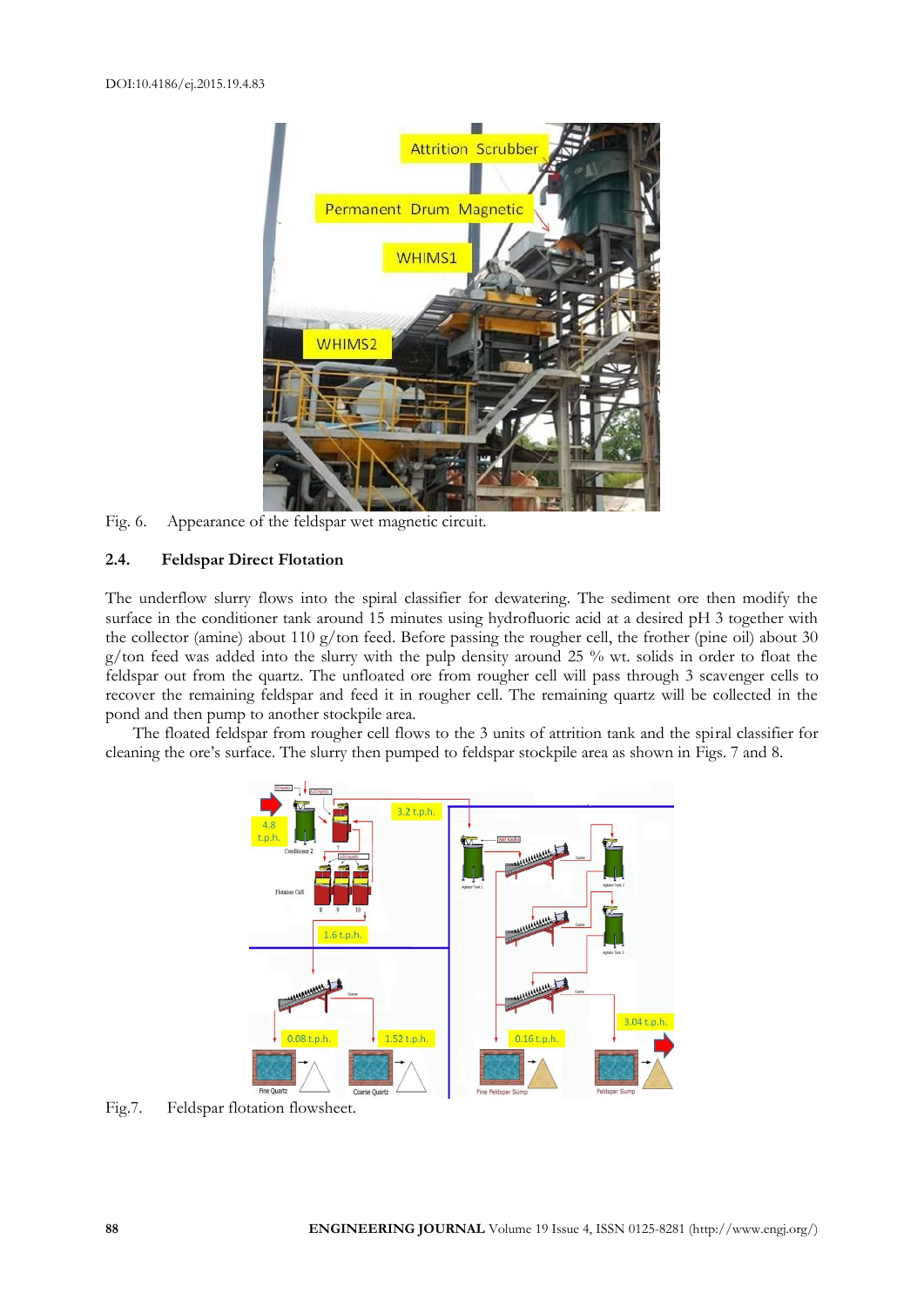

# Fig. 8. The feldspar flotation circuit.

#### **2.5. Upgrading of Feldspar by Dry Magnetic Separator**

From the piles of feldspar, the wheel loader will be used to convey the less moisture ore to the conveyor and put into the rotary dryer to dry it before being transferred to the users.

In case the users want the ore to be perfectly pure, the dried ore must be put into the dry drum permanent magnetic separator to discard iron scraps and passes to the dry high intensity magnetic separator to filter out the impurities iron ore. Then put in the conveyor and the bags, then use the folk lift car for organizing and sending to the users as shown in Fig. 9.



Fig. 9. Dry magnetic flowsheet of feldspar.

**ENGINEERING JOURNAL** Volume 19 Issue 4, ISSN 0125-8281 (http://www.engj.org/) **89**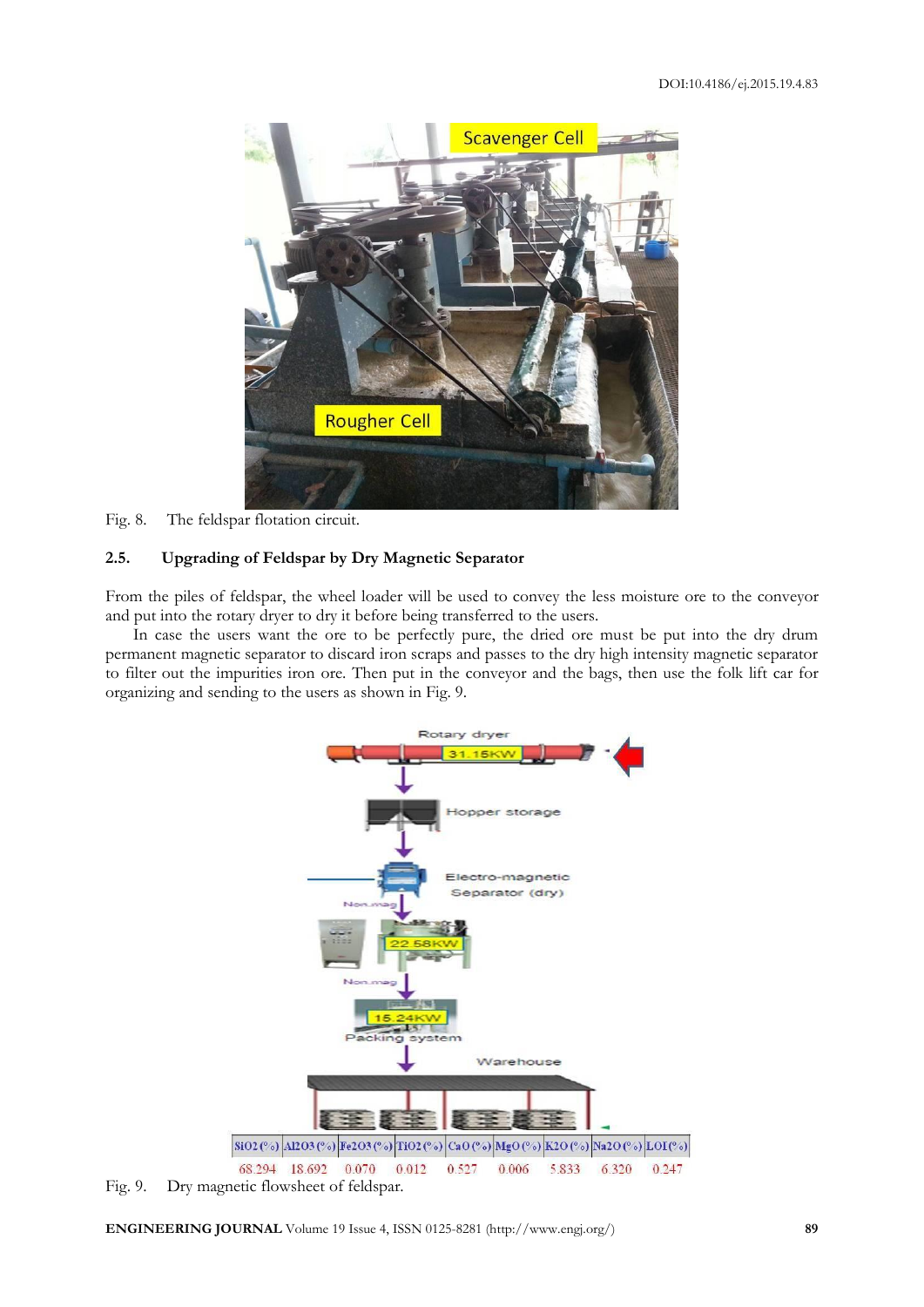# **3. Product Comparisons of The Feldspar Ore and the Processed Products**

The chemical composition of both raw and processed feldspar samples was analyzed using the S2 RANGER BRUKER X-ray fluorescence and the Spectra EDX. Primary X-ray was generated using Palladium Target. High Voltage of 20 kV and 1000-2000  $\mu$ A was set to measure Na, Mg, Al, Si, K at the Very Light Element condition, where voltage of 40kV and 250-1000  $\mu$ A was used to investigate Ca, Ti, and Fe at the Solids (S-V) condition. The reference and measuring samples were separately excited with primary X-ray and the emitted secondary X-ray was detected with a silicon drift detector. Loss on ignition was also included in the analysis by determining the weight loss of the sample fired at 11000C for one hour.

Plate and Cone firing test was used to determine ceramics properties of raw and processed feldspar samples. The samples were plated and coned then fired at 1 hour. After that shrinkage, fired color and lustre of the plates and cones were evaluated.

The comparison of raw and processed feldspar for the chemical composition, cone shrinkage, fired color, lustre, and yield of processed were shown below.

- (1) The main minerals compose in the raw materials are Na-K feldspar, quartz; with the accessory minerals comprise of muscovite, biotite and garnet [8]. The XRF chemical compositions are 75.93 %SiO2, 14.34%Al2O3, 0.63% Fe2O3, 4.01%K2O, 4.34%Na2O and 0.19%LOI. The cone shrinkage is 26.68%, the fired color is  $L = 63.10$ ,  $a = 2.04$  and  $b = 10.56$  with moderate lustre as shown in Fig. 10.
- (2) The beneficiation of feldspar consists of crushing, grinding, classifying, attrition scrubber, wet high intensity magnetic separator, feldspar direct flotation and dry magnetic separation. The XRF chemical compositions of product after WHIMS are 76.90 %SiO2, 13.97% Al2O3, 0.07% Fe2O3, 4.06%K2O 4.41%Na2O and 0.19%LOI. The cone shrinkage is 27.00%, the fired color is L= 86.39,  $a = -0.68$  and  $b = 4.15$  with moderate lustre as shown in Fig. 11.



Fig. 10. Fire test result of the feed ore feldspar.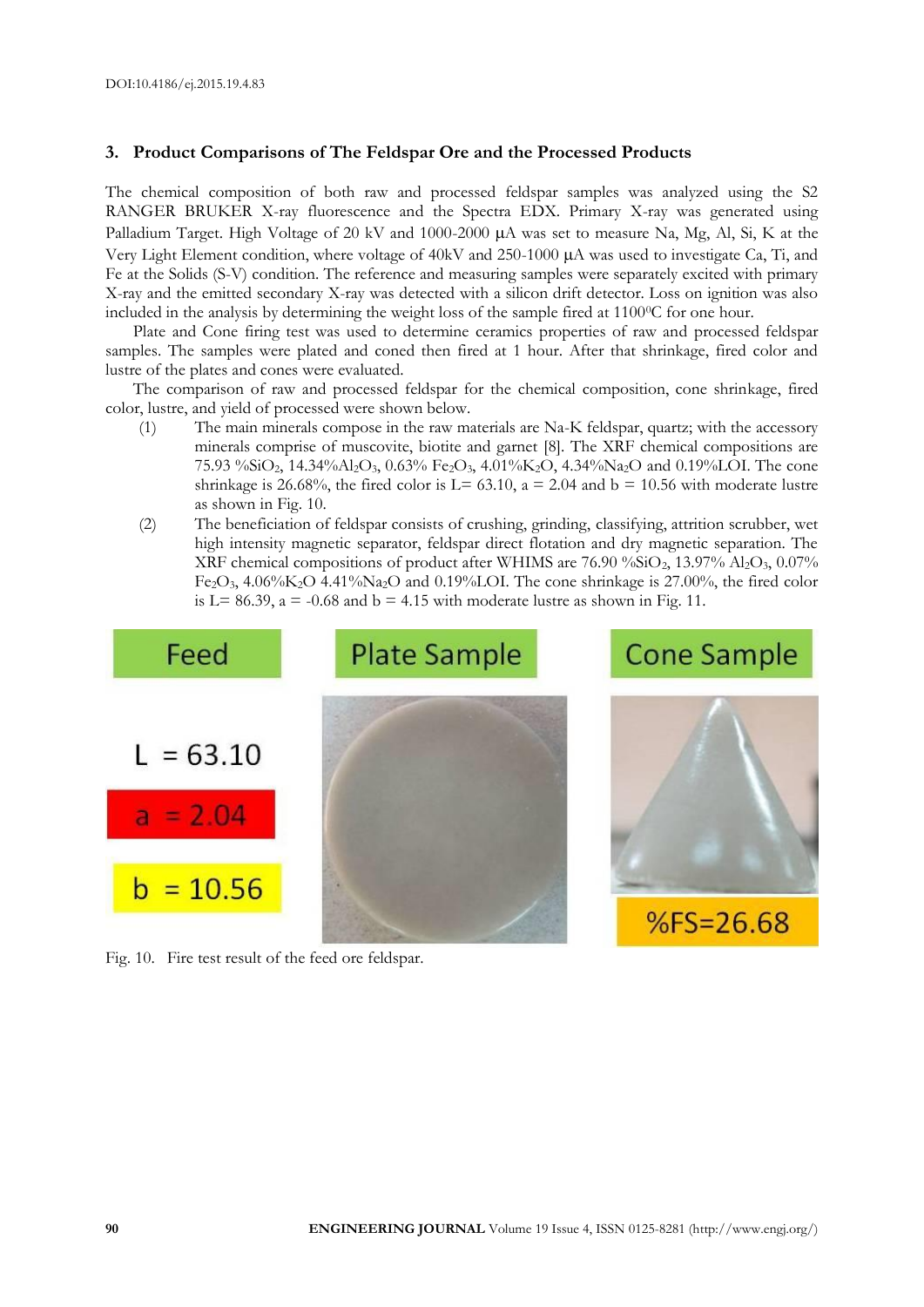

Fig. 11. Fire test result of the after WHIMS feldspar.

Yield and throughput of the processed feldspar are 40%, 3.2 t/hr respectively. The XRF chemical compositions of final product feldspar are  $68.29\% SiO_2$ ,  $18.69\% Al_2O_3$ ,  $0.07\% Fe_2O_3$ ,  $5.83\% K_2O$ , 6.33%Na<sub>2</sub>O and 0.25%LOI. The cone shrinkage is 48.96%, the fired color is L= 82.10, a = -0.56 and b = 3.23 with good lustre as shown in Fig. 12.



Fig. 12. Fire test result of the final product feldspar.

It is interesting to note that the cone shrinkage of final product is higher and more lustre than other samples. This phenomenon can be explained on the basis of melting property of feldspar and quartz. The melting point of feldspar and quartz are 1250°C, 1670°C respectively. It appears that, the final product feldspar can melt much better than other samples at fire test 1250°C.

Rattanakawin, et al. (2010) investigated the standard floated Na-K feldspar obtained from convention process of reverse flotation with the same manufacturer. The XRF chemical compositions were 68.47 %SiO2, 17.84%Al2O3, 0.10%Fe2O3, 5.94%K2O, 5.81%Na2O and 0.44%LOI. The cone shrinkage was 47.67% with good lustre [9]. It shows that WHIMS can reduce iron bearing minerals in the feldspar rock better than reverse flotation.